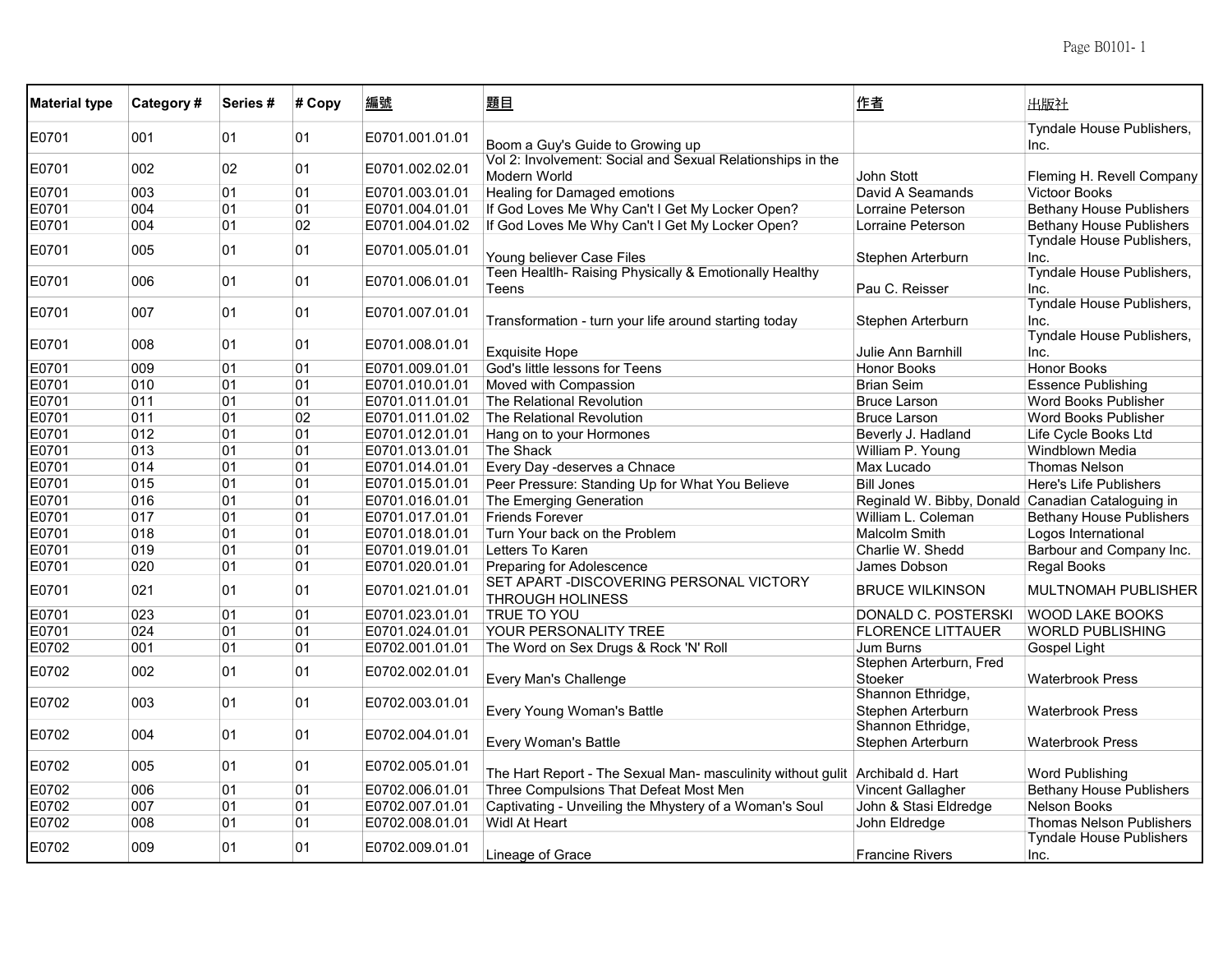| E0702 | 010 | 01 | 01 | E0702.010.01.01 | Fresh Wind, Fresh Fire                                                          | Jim Cymbala                     | <b>Zondervan Publishing</b>     |
|-------|-----|----|----|-----------------|---------------------------------------------------------------------------------|---------------------------------|---------------------------------|
|       |     |    |    |                 |                                                                                 |                                 | House                           |
| E0702 | 011 | 01 | 01 | E0702.011.01.01 | LOVING GOD                                                                      | CHARLES COLSON                  | <b>ZONDERVAN</b>                |
| E0702 | 012 | 01 | 01 | E0702.012.01.01 | <b>NO LITTLE PEOPLE</b>                                                         | <b>FRANCIS A. SCHAEFFER IVP</b> |                                 |
| E0703 | 001 | 01 | 01 | E0703.001.01.01 | Dating - Picking a Winner                                                       | Barry St. Clair & Bill Jones    | Here's Life Publishers          |
| E0703 | 002 | 01 | 01 | E0703.002.01.01 | <b>Boy Meets Girl</b>                                                           | Joshua Harris                   | <b>Multnomah Publishers</b>     |
| E0703 | 002 | 01 | 02 | E0703.002.01.02 | Boy Meets Girl: Say Hello to Courtship                                          | Joshua Harris                   | <b>Multnomah Publishers</b>     |
| E0703 | 003 | 01 | 01 | E0703.003.01.01 | True Love- in a world of false hope                                             | Robbie Castleman                | <b>Inter Varsity Press</b>      |
| E0703 | 004 | 01 | 01 | E0703.004.01.01 |                                                                                 | Henry Cloud & John              | Zondervan Publishing            |
|       |     |    |    |                 | Making Dating Work BOUNDARIES in Dating                                         | Townsend                        | House                           |
| E0703 | 005 | 01 | 01 | E0703.005.01.01 | I Kissed Dating Goodbye                                                         | Joshua Harris                   | <b>Multnomah Publishers</b>     |
| E0703 | 005 | 01 | 02 | E0703.005.01.02 | I Kissed Dating Goodbye                                                         | Joshua Harris                   | <b>Multnomah Publishers</b>     |
| E0704 | 001 | 01 | 01 | E0704.001.01.01 |                                                                                 |                                 | Tyndale House Publishers,       |
|       |     |    |    |                 | Parents' Answer Book                                                            | James Dobson                    | Inc.                            |
| E0704 | 002 | 01 | 01 | E0704.002.01.01 |                                                                                 |                                 | Walk Thru the Bible             |
|       |     |    |    |                 | A Biblical Portrait of Marriage                                                 | Dr. Bruce H. Wilkinson          | MinistriesInc                   |
| E0704 | 002 | 02 | 01 | E0704.002.02.01 | A biblical portrait of Marriage                                                 | Dr. Burce H. Wilkinson          | Course Workbook                 |
| E0704 | 002 | 02 | 02 | E0704.002.02.02 | A biblical protrait of Marriage                                                 | Dr. Bruce H. Wilkinson          | Course Workbook                 |
| E0704 | 003 | 01 | 01 | E0704.003.01.01 |                                                                                 |                                 | Broadman & Holman               |
|       |     |    |    |                 | <b>Covenant Marriage</b>                                                        | Gary Chapman                    | <b>Publishers</b>               |
| E0704 | 004 | 01 | 01 | E0704.004.01.01 | The Five Love Languages                                                         | Gary Chapman                    | North Field Publishing          |
| E0704 | 005 | 01 | 01 | E0704.005.01.01 |                                                                                 |                                 | Broadman & Holman               |
|       |     |    |    |                 | Covenant Marriage                                                               | Gary Chapman                    | <b>Publishers</b>               |
| E0704 | 006 | 01 | 01 | E0704.006.01.01 | The Power fo commitment                                                         | Jerry White                     | <b>NAV PRESS</b>                |
| E0704 | 007 | 01 | 01 | E0704.007.01.01 | Marriage is for Living                                                          | <b>Bruce Larson</b>             | Zonervan Publishing House       |
| E0704 | 008 | 01 | 01 | E0704.008.01.01 |                                                                                 |                                 | Harper & Brothers               |
|       |     |    |    |                 | The Recovery of Family Life                                                     | Elton & Pauline Trueblood       | Publishers                      |
| E0704 | 009 | 01 | 01 | E0704.009.01.01 | Marriage under Fire                                                             | James Dobson                    | <b>Multnomah Publishers</b>     |
| E0704 | 009 | 01 | 02 | E0704.009.01.02 | Marriage under Fire                                                             | James Dobson                    | <b>Multnomah Publishers</b>     |
| E0704 | 010 | 01 | 01 | E0704.010.01.01 | Marriage spirituality                                                           | R. Paul Stevens                 | Regent College Publishing       |
| E0705 | 001 | 01 | 01 | E0705.001.01.01 | Ministry to Families with Teenagers: Practical Advice to                        | <b>Bub Ambrose and Walt</b>     | Group Books                     |
| E0705 | 002 | 01 | 01 | E0705.002.01.01 | <b>Relational Parenting</b>                                                     | Ross Campbell                   | <b>Moody Press</b>              |
| E0705 | 003 | 01 | 01 | E0705.003.01.01 | The 10 Commandments of Parenting                                                | E D Young                       | <b>Moody Press</b>              |
| E0705 | 003 | 01 | 02 | E0705.003.01.02 | The 10 Commandments of Parenting                                                | E D Young                       | <b>Moody Press</b>              |
| E0705 | 004 | 01 | 01 | E0705.004.01.01 | How to really Parent your Teenager                                              | Ross Campbell                   | W Publishing Group              |
|       |     |    |    |                 |                                                                                 | Nancy L. Swihart & Ken R.       | <b>Tydale House Publishing</b>  |
| E0705 | 005 | 01 | 01 | E0705.005.01.01 | <b>Beside Every Great Dad</b>                                                   | Canfield                        | Inc.                            |
| E0705 | 006 | 01 | 01 | E0705.006.01.01 | Pro Active Parenting                                                            | James R. Lucas                  | <b>Harvest House Publishers</b> |
| E0705 | 007 | 01 | 01 | E0705.007.01.01 | The Complete Parenting Book                                                     | David Stoop & Jan Stoop         | Revell                          |
|       |     |    |    |                 |                                                                                 |                                 | <b>Tydale House Publishing</b>  |
| E0705 | 008 | 01 | 01 | E0705.008.01.01 | Parents' answer book                                                            | James Dobson                    | Inc.                            |
| E0705 | 009 | 01 | 01 | E0705.009.01.01 | <b>Healing of Memories</b>                                                      | David A. Seamands               | <b>Victor Books</b>             |
|       |     |    |    |                 |                                                                                 | Stephen Arterburn, Fred         |                                 |
| E0705 | 010 | 01 | 01 | E0705.010.01.01 | Preparing your son for Every Man's Battle                                       | Stoeker                         | <b>Waterbrook Press</b>         |
|       |     |    |    |                 | Things that Go Bump in the Night- how to help your children Paul Warren & Frank |                                 |                                 |
| E0705 | 011 | 01 | 01 | E0705.011.01.01 | overcome their fears                                                            | Minirth                         | <b>Thomas Nelson Publishers</b> |
| E0705 | 012 | 01 | 01 | E0705.012.01.01 | Transforming Children into Spiritual Champions                                  | George Barna                    | Regal Books                     |
|       |     |    |    |                 |                                                                                 |                                 |                                 |